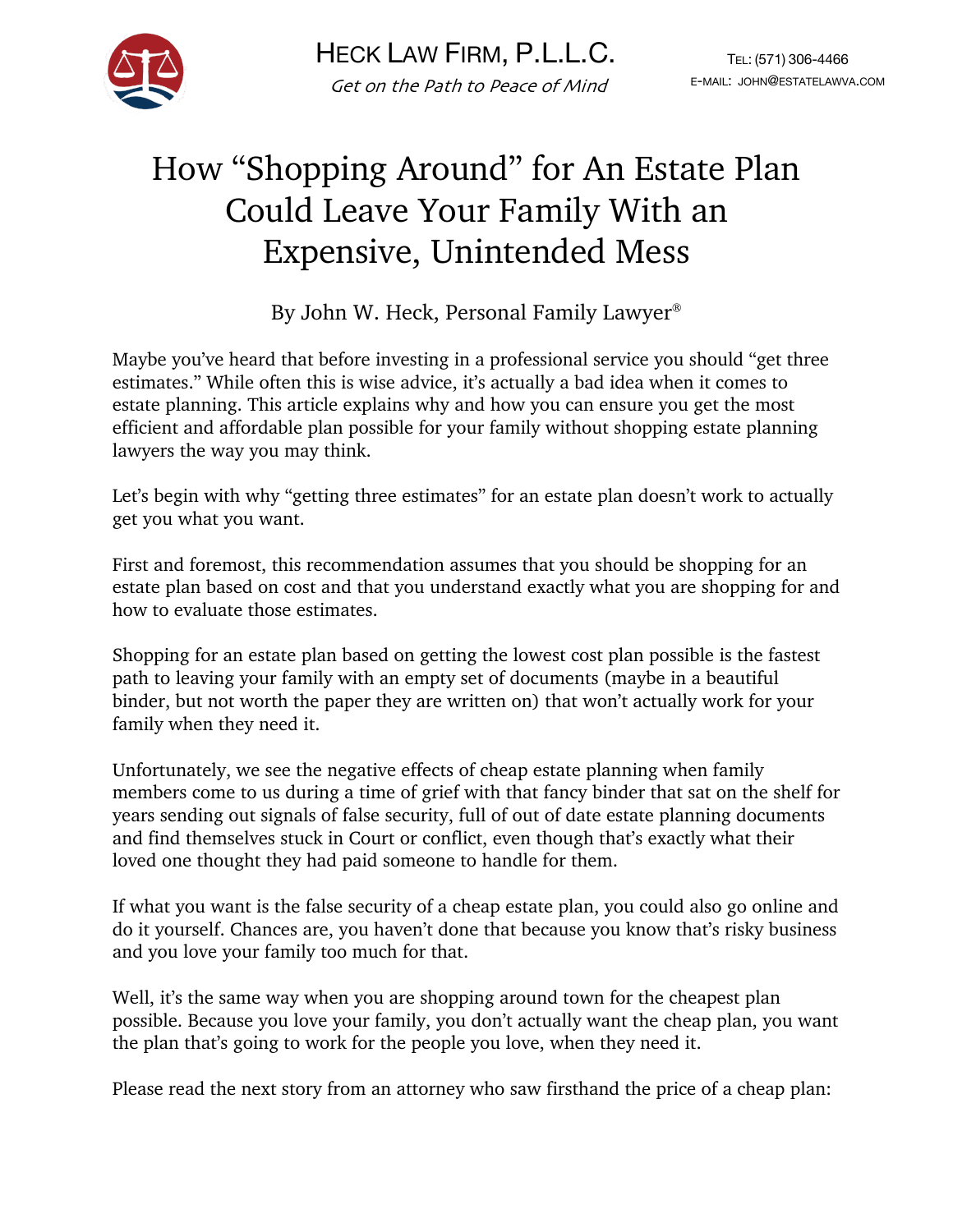## **An Illustrative Story for You About a \$3,000 Plan That Didn't Work By Alexis Neely, America's Personal Family Lawyer®**

When I was in law school, my father-in-law died. He had spent \$3,000 to work with a law firm down in Florida to create estate planning documents that he was told would keep us out of Court and out of conflict with his ex-wife when he died or if he became incapacitated.

He got a nice thick set of documents, a fancy binder, and peace of mind. He put the binder on his shelf, never looked at it again and never heard from his lawyer again. He died thinking it was all handled.

You can imagine our surprise then when after his death, we were stuck dealing with the probate court and his ex-wife. The exact things my father-in-law had spent good money to protect us from having to deal with. It turns out that his fancy set of documents had never been updated, so they were out of date. And his assets weren't even titled in the name of his estate plan.

**I thought for sure, this must have been malpractice**. But after going to work at one of the best law firms in the Country, and then surveying hundreds of other lawyers just to confirm, I found out that this was not malpractice at all.

*This was common practice.*

Lawyers everywhere were putting in place form documents that they know won't work when their clients' families need them, not because they are bad people or bad lawyers, but because that's how they were trained.

Form documents, no updating of the documents or regular communication with the clients once the plan was done, no inventory of the assets to ensure that all assets could be found after the death or incapacity of a loved one, not ensuring that assets were titled properly to make sure the plan even worked.

On top of that, I later discovered that the plans lawyers were putting in place for families with minor kids at home had huge roles that left the kids at risk of being taken out of the home and into protective custody while the Will and named guardians were located.

Even at the best law firm in the Country, which I worked at for three years after law school.

When I left to start my own law firm, I made a commitment to create something truly meaningful for my clients, plans that would actually work when their families needed it and provide not only true peace of mind, but a process that would support my clients to not just plan for death, but to become better parents, better business owners, and better community citizens during life, as well.

Now Personal Family Lawyer<sup>®</sup> members across the globe are being trained the right way to plan for families and be there for your loved ones when you can't be.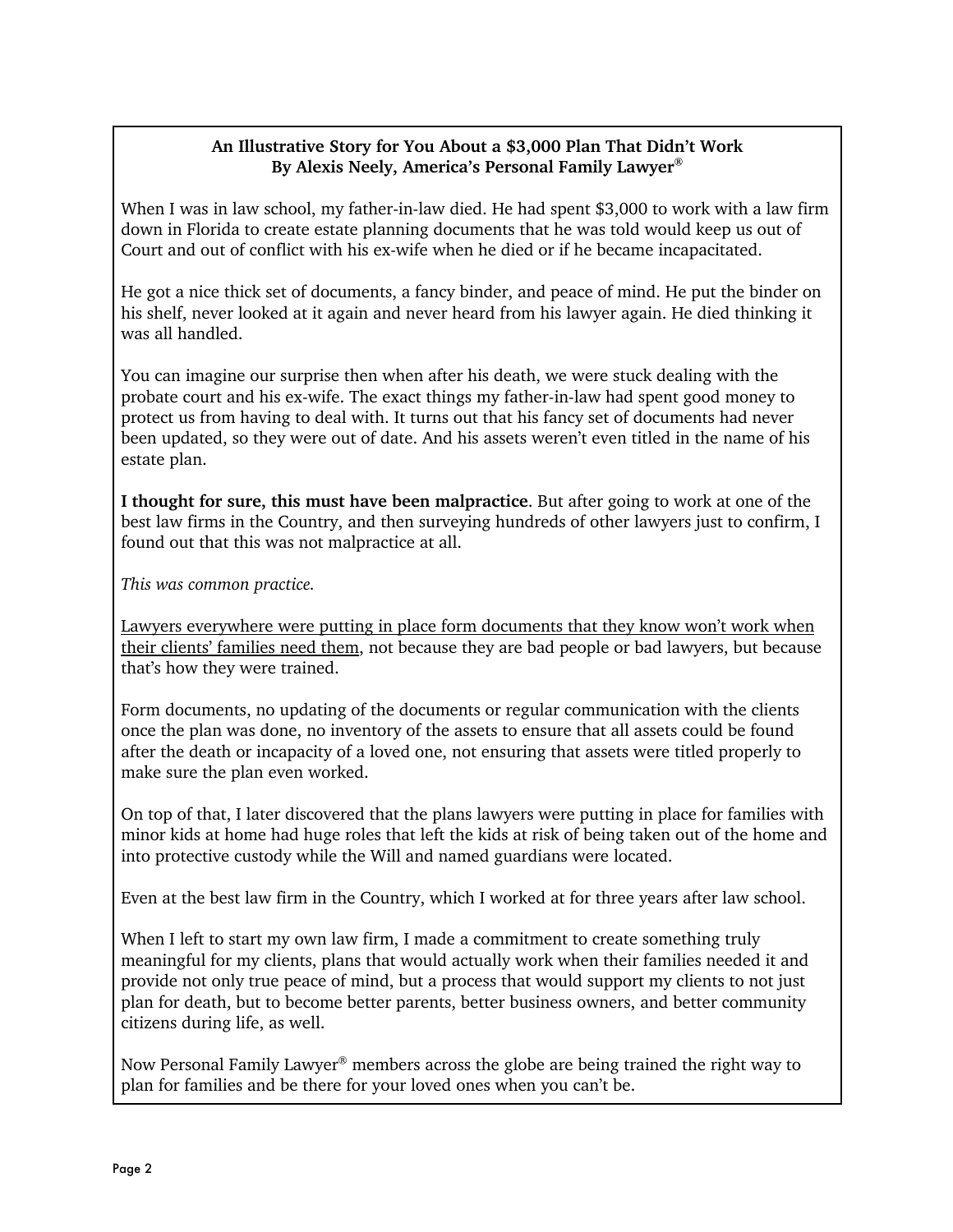Here's 5 reasons why shopping for the cheapest estate plan is likely to leave you with a plan that won't work for your family … and will leave them with a big mess instead.

1. The least expensive plan isn't worth the paper it's written on once you've left the attorney's office -- your life changes, the law changes, and your assets change over time; your plan needs to keep up with those changes.

And, the truth of the matter is that a lawyer can't afford to provide anything more than documents that won't get updated when you only pay a few hundred dollars for a plan. The business model simply doesn't work.

- 2. That's why … cheap estate plans are often sold by financial professionals who want to get their hands on your money, not do right by your family -- an attorney who has built a practice to actually serve your family in their best interests cannot make a living selling \$399 plans; only insurance and financial professionals getting paid commissions to sell your families annuities and life insurance products they don't need can make a living selling cheap documents. Buyer beware!
- 3. Forms and documents won't be there for your family when you can't be -- you want to leave your loved one's a relationship with a trusted advisor who you have built relationship with during your lifetime and who has met them and they already trust.
- 4. You get what you pay for and it's your family that pays the price -- as you read in the story in the callout box, my colleague's father in law died after paying \$3,000 for an estate plan (not cheap) so that his family wouldn't have to deal with the probate court or his ex-wife after his death, and yet that's exactly what happened when he died -- his family was in court and dealing with his ex-wife. Why?

Because the law firm was a traditional forms and documents firm that put in place plans, but didn't make sure assets were owned in the right way or the plan stayed up to date over time. You might think that's malpractice, but it's not. It's common practice and it leaves your family at risk if and when something happens to you!

5. An estate plan isn't a set it and forget it kind of thing, it needs to stay up to date with changes in your life, the law and your assets.

There's currently more than \$2 Billion in unclaimed property held by the Commonwealth of Virginia. It typically gets there when someone dies or becomes incapacitated and their family loses track of it because it wasn't tracked well during life. And that's just one way your family loses out if you've shopped around for the cheapest estate plan rather than getting in place a plan that actually works for the people you love.